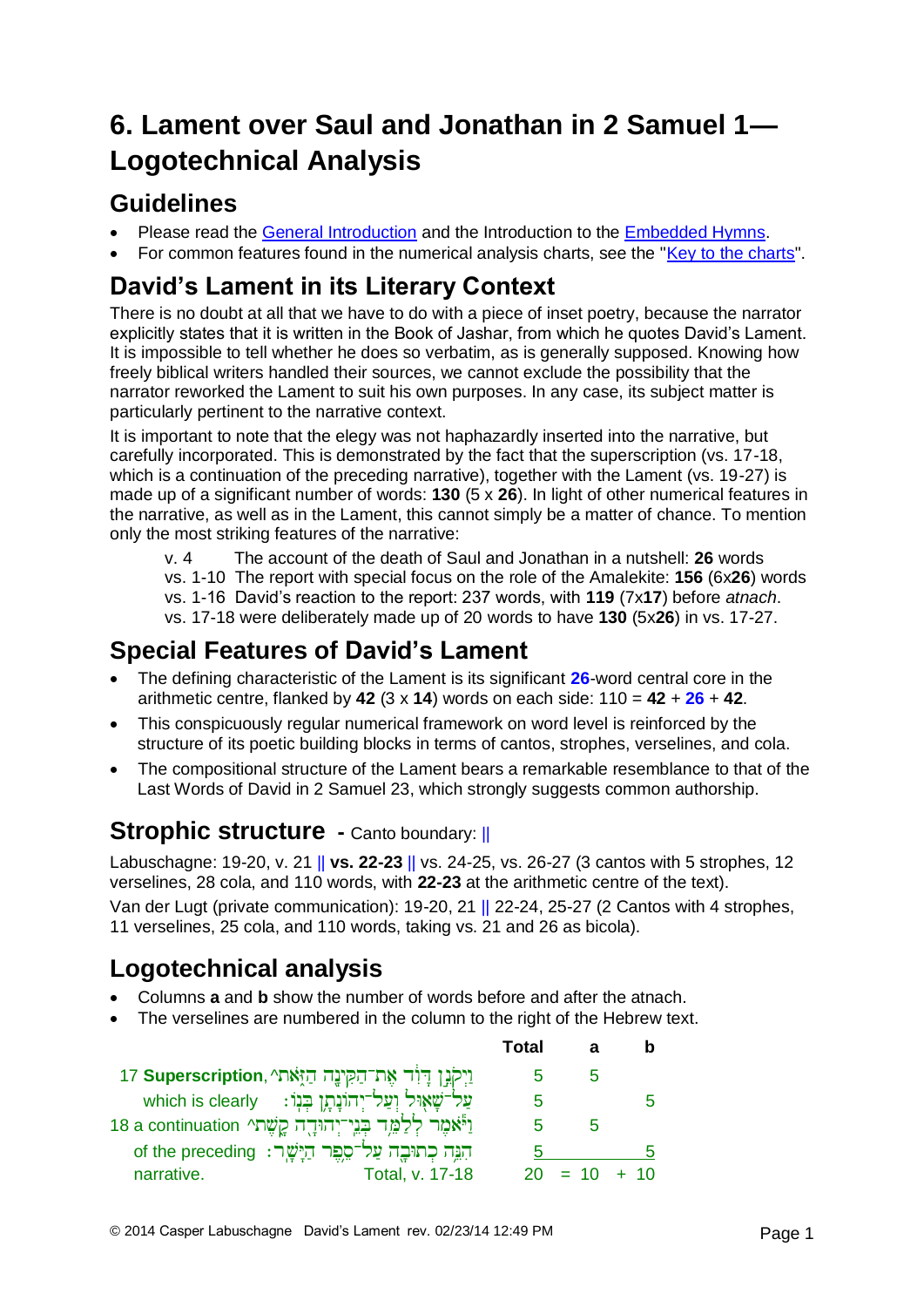| 19 Refrain<br><mark>במותיד חלל</mark> ^                                                            | $\mathbf{1}$   | 5                       | 5                      |                                      |
|----------------------------------------------------------------------------------------------------|----------------|-------------------------|------------------------|--------------------------------------|
| <mark>וַפְלִוּ וְבוֹרִים</mark> : Note the <i>inclusio</i> with v. 25                              |                | 3                       |                        | 3                                    |
| and also with v. 27<br>20<br>אל־תַּיִידוּ בְנַת                                                    | $\overline{2}$ | 3                       | 3                      |                                      |
| אַל־תִּבְשָׂרִוּ בְחוּצָת אַשְׁקִלְוֹן^                                                            |                | 4                       | 4                      |                                      |
| פֶּן־תִּשְׂמַחְנָה בִּנְוֹת פִּלְשָׁתִּים                                                          | 3              | 4                       |                        | 4                                    |
| פֵּוְ־תַּעֲלִזְנַה בִּנִוֹת הַעֲרֵלְיִם:                                                           |                | $\overline{4}$          |                        | 4                                    |
| Strophe 1<br>Total, v. 19-20                                                                       |                | 23                      | 12<br>$=$              | 11<br>+                              |
| Total, v. 17-20                                                                                    |                | 43                      | 22                     |                                      |
| הרי בגלבע אל־טל<br>21                                                                              | 4              | $\overline{4}$          | 4                      |                                      |
| ואל־מָטַר עַלֵיכֵם                                                                                 |                | 3                       | 3                      |                                      |
| וּשָׁדֵי תִרוּמֹתי                                                                                 |                | $\overline{2}$          | $\overline{2}$         |                                      |
| שָׁם נִגְעַל מָגְן גִּבוֹרִים                                                                      | 5              | 5                       |                        | 5                                    |
| מָגָן שָׁאוּל בְלִי מָשִׁיָח בַּשָּׁמֶן:                                                           |                | $\overline{5}$          |                        | 5                                    |
| Strophe 2<br>Total, v. 21<br>Total, v. 20-21                                                       |                | 19<br>34                | - 9<br>$=$             | 10<br>$\pm$                          |
| <b>Total, v. 19-21</b><br><b>Canto I</b>                                                           |                |                         | <u>16</u><br>$=$<br>21 | $\ddot{}$<br><u> 18</u><br>21<br>$+$ |
|                                                                                                    |                |                         |                        |                                      |
| מִדָּם חֲלָלִים מֶחֶלֶב וֶּבּוֹרִים :22-23 Central core                                            | 6              | 4                       | 4                      |                                      |
| קַשֵּׁת יְהִוֹּנַתַּׁן לְא נַשְׂוֹג אָחֶוֹר^<br>Saul and Jonathan                                  |                | 5                       | 5                      |                                      |
| וְחֶדֶרֵב שָׁאוּל לְא תָשִׁיִּב רֵיקֶם: mentioned together                                         |                | 5                       |                        | 5                                    |
| ויהונתו הנאהבים והנעימם<br><b>Chiasmus!</b>                                                        | 7              | 4                       | 4                      |                                      |
| בִּחַיֵּיהֶם וּבְמוֹתֶם לְאׁ נִפְרֶדוּץ<br>Note the pairing                                        |                | $\overline{\mathbf{4}}$ | 4                      |                                      |
| מִנְשָׁרִים קַלוּ מֶאֲרַיְוֹת נַּבֵרוּן:<br>of their names                                         |                | 4                       |                        | 4                                    |
|                                                                                                    |                |                         | 17                     |                                      |
| Canto II Strophe 3, v. 22-23<br>and qualities<br>to accentuate their togetherness! Total, v. 19-23 |                | 26<br>68                | $= 38$                 | $+30$                                |
|                                                                                                    |                |                         |                        |                                      |
| בִנוֹת יִשְׂרַאֵל אֱל־שָׁאָוּל בִּבֵינַה^<br>24                                                    | 8              | 5                       | 5                      |                                      |
| המלכשכם שני עם־עדנים                                                                               |                | 4                       |                        | 4                                    |
| ּקִבוּשְׁכֵן:<br>הַמַּעֲלֶה עֲדִי<br>זהב עַל                                                       |                | 5                       |                        | 5                                    |
| 25 Refrain<br>אֵיךְ נָפְלִוּ גִבּרִים בְּתְו <u>ּךְ הַמְּלְחָמָה</u> ^                             | 9              | 5                       | 5                      |                                      |
| <mark>יְהַוֹּנְתְן עַל־בְמוֹתֶיךְ חָלְל</mark> : Note <i>inclusio</i> with v. 19                   |                | <u>4</u>                |                        | <u>4</u>                             |
| Strophe 4 Total, v. 24-25                                                                          |                | 23                      | 10<br>$=$              | <u> 13</u><br>+                      |
| Total, v. 21-25                                                                                    |                | 68                      | $= 36$                 | 32<br>$+$                            |
| צר־לִי עַלִיהִ אָחִי יִהְוֹנָתָן<br>26                                                             | 10             | 5                       | 5                      |                                      |
| נָעַמְתָּ לִי מְאָד^                                                                               |                | 3                       | 3                      |                                      |
| וֹפְלְאַתָה אַהֲבֶתְךָ לִי                                                                         | 11             | 3                       |                        | 3                                    |
| מאהבת נשים:                                                                                        |                | $\overline{2}$          |                        | 2                                    |
| 27 Note the <i>inclusio</i> with                                                                   | 12             | 3                       | 3                      |                                      |
| וַיֹּאבְרִוּ כְּלֵי מִלְחָמָה:                                                                     |                | $\overline{3}$          | 3                      | 0                                    |
| Strophe 5<br>Total, v. 26-27                                                                       |                | 19                      | 14<br>$=$              | 5<br>+                               |
| <b>Canto III</b><br><b>Total, v. 24-27</b><br>Total, v. 22-27                                      |                | <u>42</u><br>68         | 24<br>$=$<br>$= 41$    | 18<br>$+$<br>$+27$                   |
| Total, v. 19-27                                                                                    |                | 1 <u>10</u>             | $= 62$                 | $+ 48$                               |
| Total, v. 17-27                                                                                    |                | 130                     | $= 72$                 | $+ 58$                               |